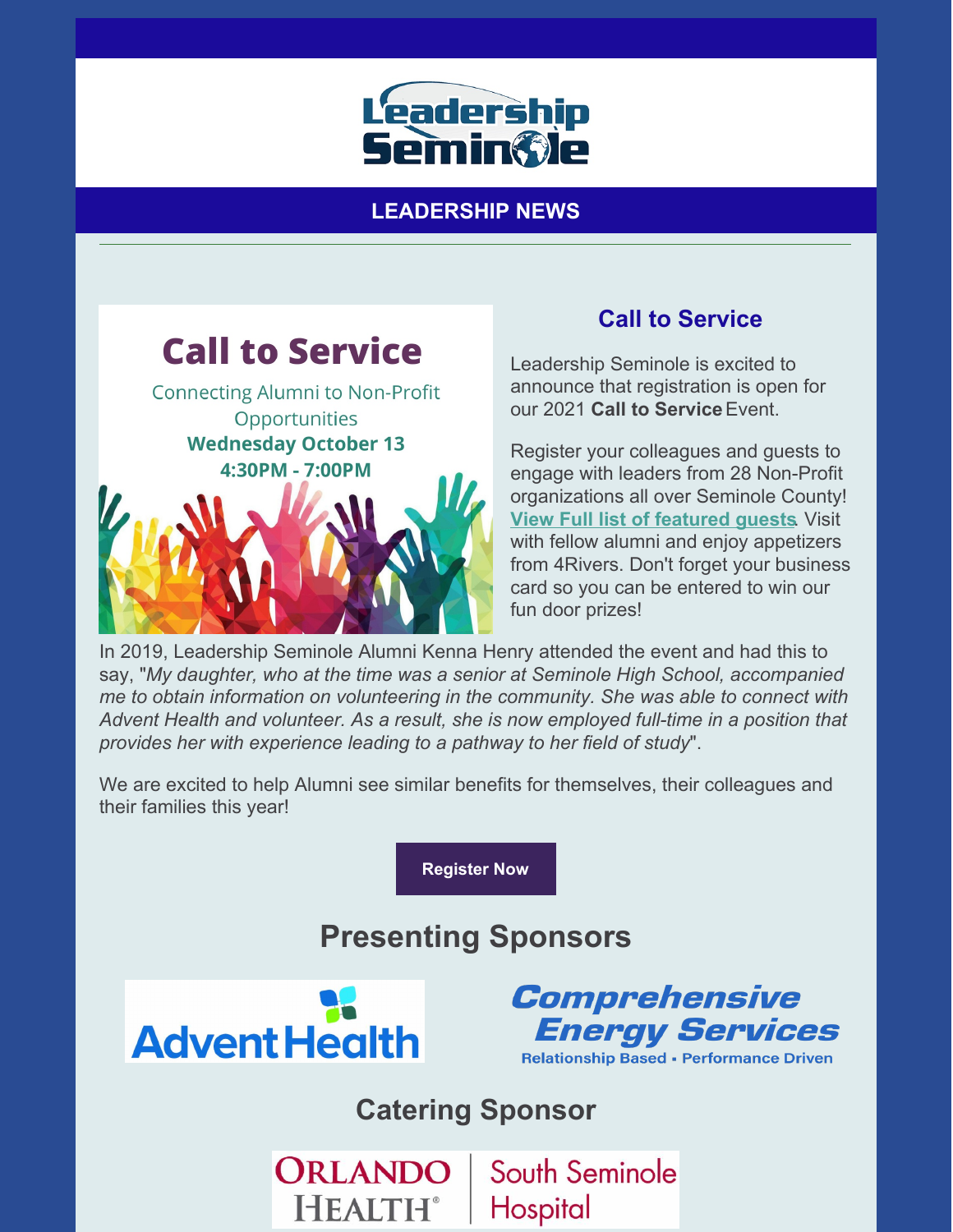

## **Coffee & Conversation**

We are fortunate to feature Serita Beamon as our first speaker in the 2021-2022 Coffee & Conversation series. Ms. Beamon grew up in Seminole County and has been passionate about our Public Schools for her entire career. She holds degrees from Stetson University and Florida State University and specialized in Education Law. She is committed to developing innovative learning opportunites throughout public schools and ensuring all students have equitable education opportunities. Join us for an introduction to Seminole County's newest Superintendent.

Read Ms. Beamon's **[Full](https://files.constantcontact.com/206c3f27be/7f0cc68b-44ee-4c3a-8a24-2a2d502ad38a.pdf) Bio**

**Tuesday October 26th 8:30AM - 10:00AM Harvest Time International**

**[Register](https://leadershipseminole.org/event/coffee-conversation/) Now**

## **Presenting Sponsors**





## **Supporting and Location Sponsors**





UNIVERSITY OF CENTRAL FLORIDA



#### COMMUNITY NEWS

#### **Orlando Health presents Breast Decisions 2021**

Orlando Health will host the 3rd Annual Breast Decisions event this weekend. Breast cancer